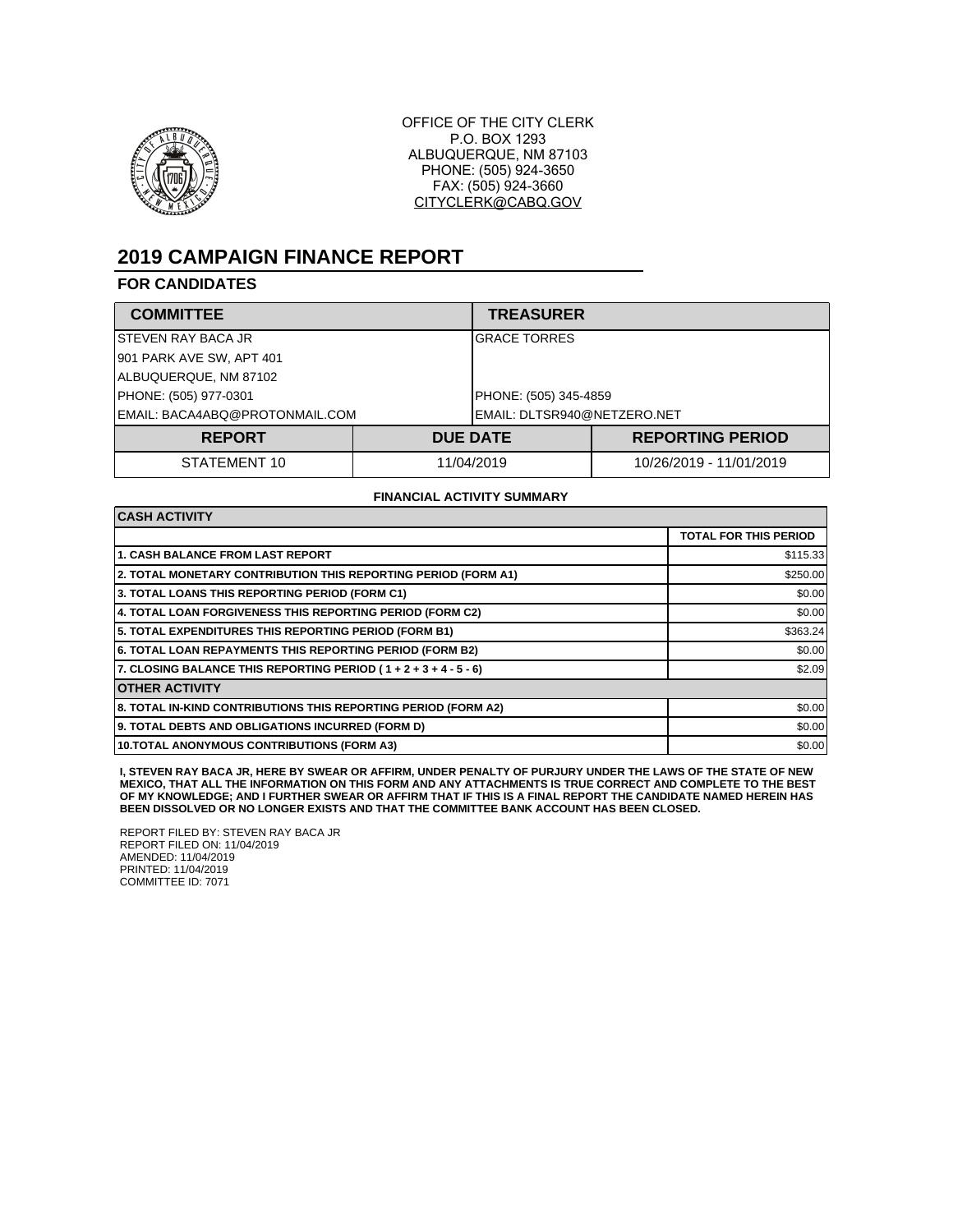## **FORM A-1 MONETARY CONTRIBUTIONS**

| <b>DATE</b><br><b>RECEIVED</b>      | <b>CONTRIBUTOR / INFORMATION</b>                                                                                               | <b>CONTRIBUTION</b><br><b>TYPE</b>     | <b>AMOUNT</b> |
|-------------------------------------|--------------------------------------------------------------------------------------------------------------------------------|----------------------------------------|---------------|
| 10/28/2019                          | IM&M BODY LLC<br>5925 EDITH BLVD<br>ALBUQUERQUE, NM 87107<br><b>BUSINESS/GROUP INFO:</b><br>DAVID GONZALES<br>AUTO BODY REPAIR | Monetary<br>IPURPOSE:<br><b>ICHECK</b> | \$250.00      |
| <b>TOTAL MONETARY CONTRIBUTIONS</b> |                                                                                                                                |                                        | \$250.00      |